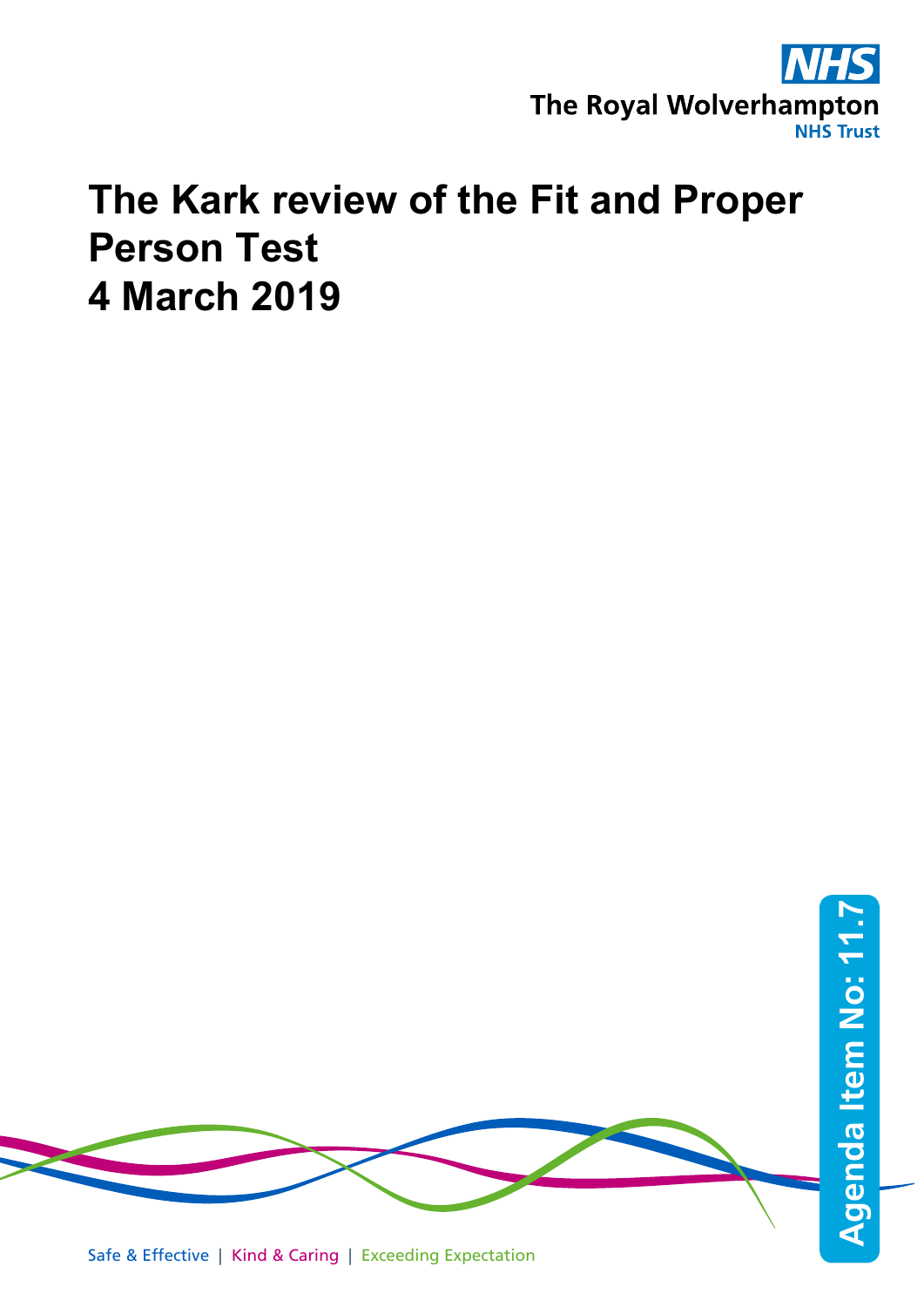

|                                                                | <b>NHS Trust</b>                                                                                                                                                                                                                                                                                                                                                                                                                                                                                                                                                          |
|----------------------------------------------------------------|---------------------------------------------------------------------------------------------------------------------------------------------------------------------------------------------------------------------------------------------------------------------------------------------------------------------------------------------------------------------------------------------------------------------------------------------------------------------------------------------------------------------------------------------------------------------------|
| <b>Trust Board Report</b>                                      |                                                                                                                                                                                                                                                                                                                                                                                                                                                                                                                                                                           |
| <b>Meeting Date:</b>                                           | 4 March 2019                                                                                                                                                                                                                                                                                                                                                                                                                                                                                                                                                              |
| Title:                                                         | The Kark review of the Fit and Proper Person Test                                                                                                                                                                                                                                                                                                                                                                                                                                                                                                                         |
| <b>Executive</b><br><b>Summary:</b>                            | In July 2018, the former Minister of State for Health, Stephen Barclay MP,<br>commissioned Tom Kark QC to review the scope, operation and purpose of<br>the Fit and Proper Person Test (FPPT). The review has looked at how<br>effective the FPPT is in preventing unsuitable staff from being redeployed or<br>re-employed in the NHS. The review was recommended by Dr Bill Kirkup in<br>his report into Liverpool Community Health NHS Trust, in February 2018.<br>The key recommendations and findings of the review are significant and<br>potentially far reaching. |
| <b>Action</b>                                                  | Receive and note.                                                                                                                                                                                                                                                                                                                                                                                                                                                                                                                                                         |
| <b>Requested:</b>                                              |                                                                                                                                                                                                                                                                                                                                                                                                                                                                                                                                                                           |
| For the attention of the Board                                 |                                                                                                                                                                                                                                                                                                                                                                                                                                                                                                                                                                           |
| <b>Assure</b>                                                  | The Trust currently undertakes regular Fit and proper Person Checks as<br>$\bullet$<br>currently required.<br>These are held in respect of each Board member.<br>$\bullet$<br>The report seeks to provide clear differentiation between Board Member<br>$\bullet$<br>competence (the Report's focus) and actions relating to misconduct.                                                                                                                                                                                                                                  |
| <b>Advise</b>                                                  | The two recommendations accepted by the Secretary of State will need<br>$\bullet$<br>to be implemented as per the national template once available;<br>All directors should meet specified standards of competence to sit on<br>the board of any health providing organisation.<br>A central database should be created, holding relevant information<br>about qualifications and history about each director (including NEDs).                                                                                                                                           |
| <b>Alert</b>                                                   | Other aspects of the report's recommendations may be acted upon in<br>due course following consideration by Baroness Harding.                                                                                                                                                                                                                                                                                                                                                                                                                                             |
| <b>Author + Contact</b><br><b>Details:</b>                     | Tel 01902 69<br>Email @nhs.net                                                                                                                                                                                                                                                                                                                                                                                                                                                                                                                                            |
| <b>Links to Trust</b><br><b>Strategic</b><br><b>Objectives</b> | 1. Create a culture of compassion, safety and quality<br>5. Maintain financial health - Appropriate investment to patient services<br>6. Be in the top 25% of all key performance indicators                                                                                                                                                                                                                                                                                                                                                                              |
| <b>Resource</b><br>Implications:                               | None at present                                                                                                                                                                                                                                                                                                                                                                                                                                                                                                                                                           |
| <b>CQC Domains</b>                                             | Safe: patients, staff and the public are protected from abuse and avoidable harm.<br><b>Effective:</b> care, treatment and support achieves good outcomes, helping people maintain<br>quality of life and is based on the best available evidence.<br><b>Well-led:</b> the leadership, management and governance of the organisation make sure it's<br>providing high-quality care that's based around individual needs, that it encourages learning<br>and innovation, and that it promotes an open and fair culture.                                                    |
| <b>Equality and</b>                                            | None identified                                                                                                                                                                                                                                                                                                                                                                                                                                                                                                                                                           |
| <b>Diversity Impact</b>                                        |                                                                                                                                                                                                                                                                                                                                                                                                                                                                                                                                                                           |
| <b>Public or Private:</b>                                      | Public                                                                                                                                                                                                                                                                                                                                                                                                                                                                                                                                                                    |
| <b>Other formal</b>                                            | Audit Committee, Workforce and Organisational Development Committee,                                                                                                                                                                                                                                                                                                                                                                                                                                                                                                      |
| bodies involved:                                               | Trust Management Committee.                                                                                                                                                                                                                                                                                                                                                                                                                                                                                                                                               |
| <b>NHS</b><br><b>Constitution:</b>                             | In determining this matter, the Board should have regard to the Core<br>principles contained in the Constitution of:<br>Equality of treatment and access to services<br>$\bullet$<br>High standards of excellence and professionalism<br>$\bullet$<br>Service user preferences<br>٠<br>Cross community working<br><b>Best Value</b><br>$\bullet$<br>Accountability through local influence and scrutiny<br>$\bullet$                                                                                                                                                      |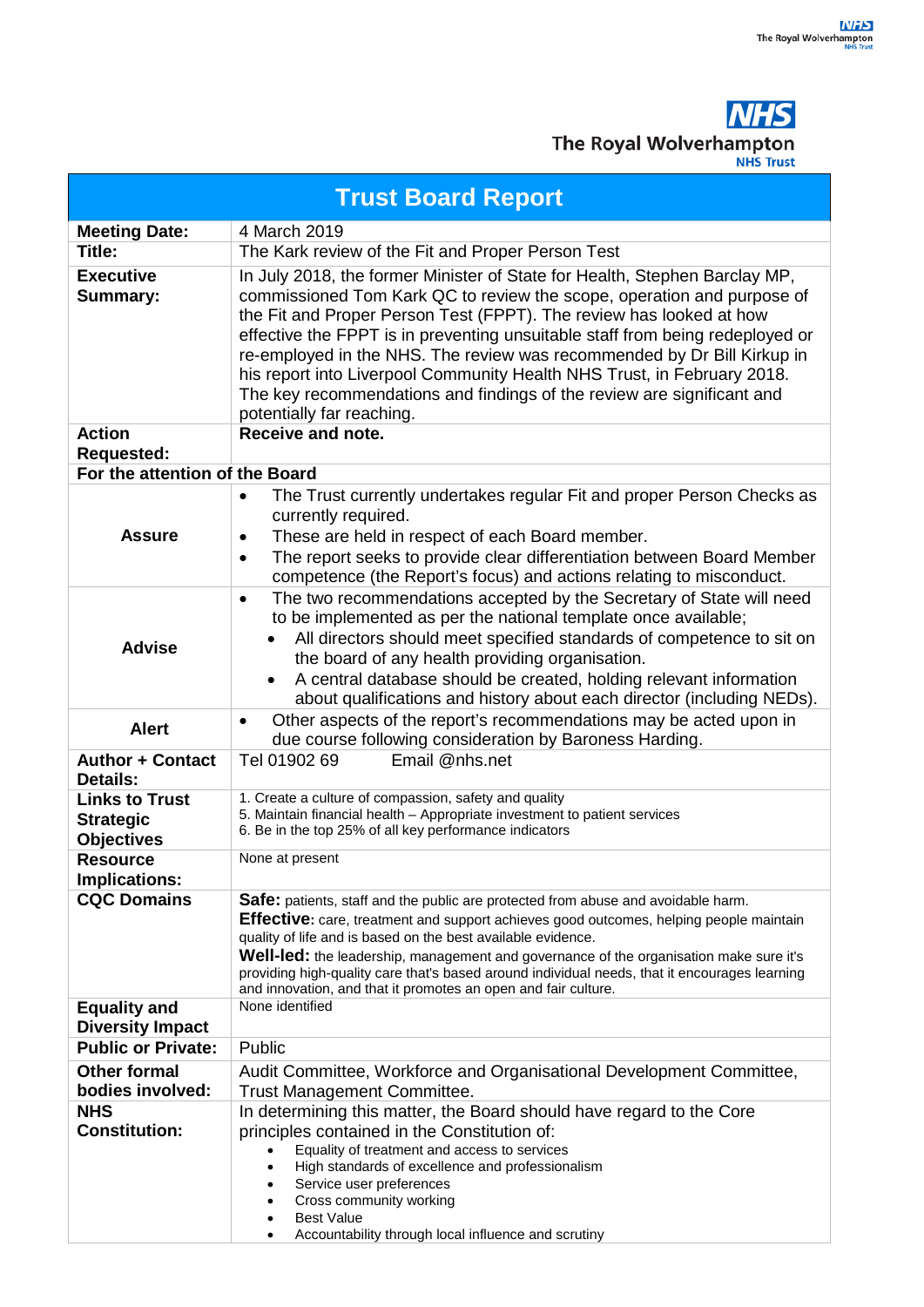This Briefing uses the NHS Providers Day Briefing as its basis.

## **TheKarkreviewof theFitand Proper Person Test**

### **Background**

In July 2018, the former Minister of State for Health, Stephen Barclay MP, commissioned Tom Kark QC to review the scope, operation and purpose of the Fit and Proper Person Test (FPPT). The review has looked at how effective the FPPT is in preventing unsuitable staff from being redeployed or re-employed in the NHS. The review was recommended by Dr Bill Kirkup in his report into Liverpool Community Health NHS Trust, in February 2018. *The key recommendations and findings of the review are significant and potentially far reaching.* 

#### **The Fit and Proper Person Test**

The Health and Social Care Act 2008 (Regulated Activities) Regulations 2014 requires all trusts to ensure that all executive and non-executive director posts (or anyone performing similar or equivalent functions) are filled by people that meet the requirements of the Fit and Proper Person Regulations (FPPR). Directors include those in permanent, interim or associate roles, irrespective of their voting rights at board meetings. These regulations were introduced in November 2014 and the fundamental standards came into force in April 2015.The regulations (Section 1, Paragraph 5, or 'Regulation 5' as CQC refers to them in its guidance) place a duty on trusts to ensure that their directors, as defined above, are compliant with the FPPR. The regulations stipulate that trusts must not appoint or have in place an executive or a non-executive director unless they meet certain standards. While it is the trust's duty to ensure that they have fit and proper directors in post, CQC has the power to take enforcement action against the trust if it considers that the trust has not complied with the requirements of the FPPR.

#### **Effectiveness of the FPPT**

The Kark review has identified a range of issues with the test and the way it is currently interpreted and applied. The review concluded that the FPPT does not do everything that it holds itself out to do, is regarded by some as a tick box exercise, has no real effect on patient care or safety. It does not ensure directors are fit and proper for the post they hold, and it does not stop people who are unfit from moving around the system.

The review identifies a range of problems with the FPPT, including:

- The test only applies to providers and not at present all areas of the NHS including commissioners and NHS arms-length bodies(ALBs).
- The test is applied fairly vigorously on issues such as bankruptcy, Disclosure and Barring Service (DBS)and convictions, but considerably less vigorously (or not at all) on other important aspects e.g. whether the director has the competence, experience and qualifications to perform the role.
- The quality of information retained by each trust about each director and in support of its decision on the FPPT is of very varying quality or sometimes non-existent.
- In some cases, the test is being used as a vehicle for trusts to remove individuals on the ground that they were not compliant with the FPPR, after disciplinary proceedings had been concluded with only a warning or suspension.
- There is a lack of clarity as to who is regarded as covered by the test. The responsibility for deciding whom, if anyone, beyond the board, the test should be applied sits with the trust. This leads to disparity between trusts.
- The FPPT requires that individuals have the qualifications, competence, skills and experience necessary, but there are no set criteria or standards and will vary for different roles over time.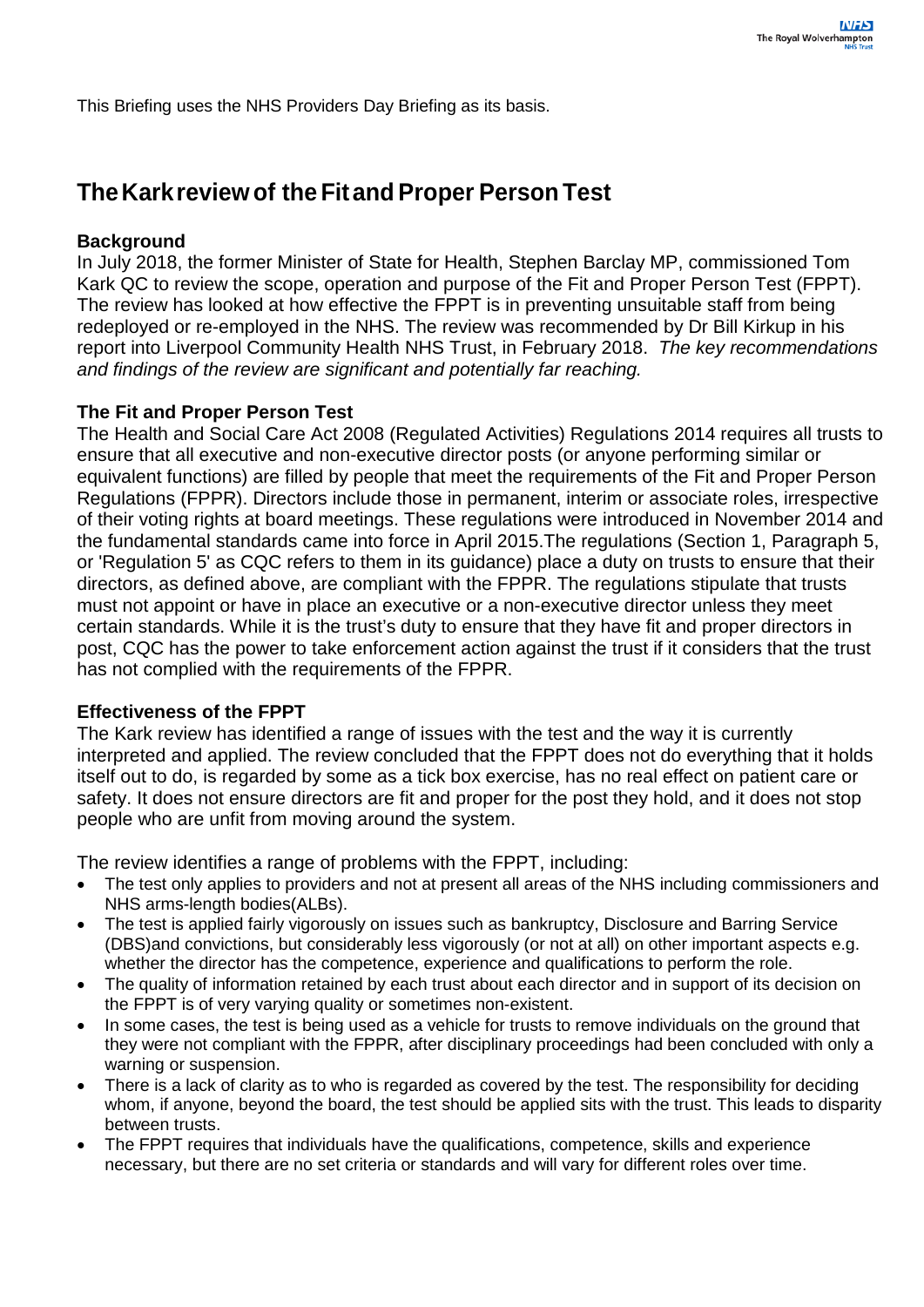- Currently, someone is not fit and proper if they have been 'privy to' serious misconduct or mismanagement. The review suggests that anyone on a board is privy to the issues raised before the board or which come to light and are revealed to the board; therefore this regulation would apply to the most junior member of a board which many years ago was responsible for serious mismanagement. It argues this does not seem to allow for insight, reparation, reskilling, rehabilitation, remorse or understanding. The review recommends the words 'privy to' are removed.
- There is confusion about the checks that should be made on directors. The review concludes all directors (clinical and non-clinical) should have a DBS check.
- There is confusion and dissatisfaction regarding CQC's role in relation to the FPPT. The CQC assesses whether trusts have the systems and processes in place to ensure that all new and existing directors are, and continue to be, fit and proper. The review suggests that, as a result, the assurances given by the CQC via their 'Well-Led' rating, maybe optimistic and not well-founded.
- There are difficulties for trusts trying to investigate a director's historical conduct in previous employments.

### **Wider issues**

The review suggests it would be relatively easy to reinforce the FPPT by prescribing further tests by which a director can more easily be excluded or barred from appointments. It warns that a higher bar might make these jobs even less attractive, recognising that there is a dearth of suitable, qualified people willing to apply for senior executive jobs in NHS trusts.

The review suggests that while progress has been made to improve the culture of providing care within the NHS, the reality is that steps taken to deal specifically with failures in management have been less effective than they should have been. Witness cases where directors commit serious acts of misconduct or mismanagement and are able to move to other roles within trusts or another part of the NHS. The use of settlement agreements and pay-outs, together with a bland agreed reference and confidentiality clauses having facilitated this.

#### **Recommendations**

The review concludes that a system has to be devised to ensure that those who take on the role of senior management at board level in the NHS are equipped with the skills necessary to undertake that important function; that they can be critically assessed to ensure they have those skills; that such assessment is continuous throughout their career; that they can be supported where appropriate to improve their skills; that they are supported and receive further training if things go wrong or if they are found not to have all the skills necessary.

It recommends that this system include the following (set out in more detail below):

- 1. All directors should meet specified standards of competence to sit on the board of any health providing organisation.
- 2. A central database should be created, holding relevant information about qualifications and history about each director (including NEDs).
- 3. Full, honest and accurate mandatory employment references should be required from any relevant employer where an employee is moving from a post covered by Regulation 5 to a post covered by Regulation 5.
- 4. The FPPT should be extended to all commissioners and other appropriate ALBs(including NHS Improvement (NHSI) and NHS England(NHSE)).
- 5. An organisation should be set up with the power to suspend and to disbar directors who are found to have committed Serious Misconduct.
- 6. In relation to the FPPR, the words 'been privy to' are removed (as described above).
- 7. Further work is done to examine how the test works in the context of the provision of social care. The review team concluded that the question of how the FPPT works in social care was too big and complex to be dealt with in this short review.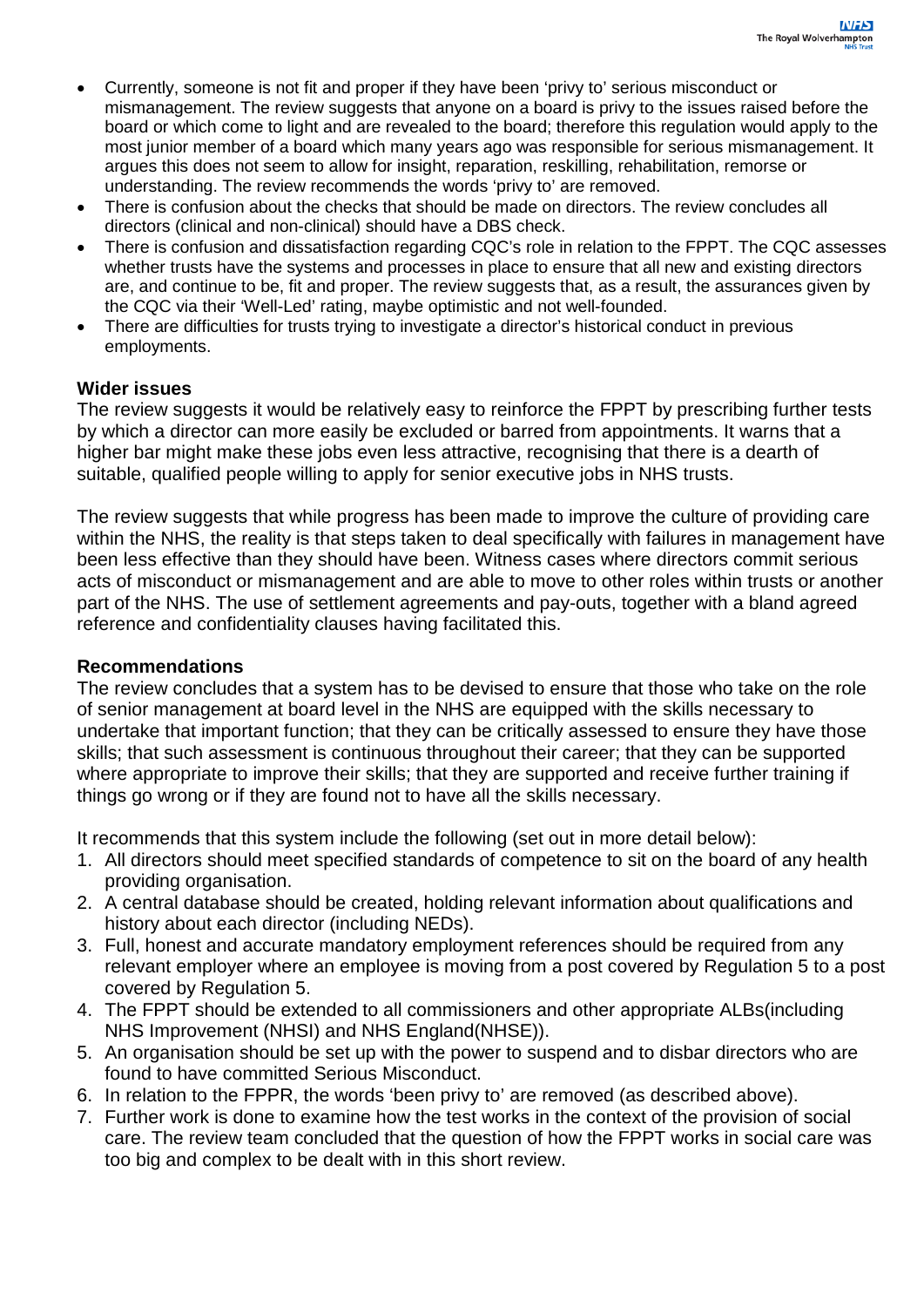#### **Initial reaction, position**

Recommendations 1 and 2 were accepted by the Secretary of State for Health and Social Care upon publication. Baroness Dido Haring (Chair, NHSI) has been asked by the Health Secretary to consider the remaining recommendations and how they can be implemented.

There was very strong resistance from the majority of those the review team spoke to, to imposing more formal regulation than was absolutely necessary. Consequently, the review team has not gone so far as to recommend a new, director-focused regulator to oversee and regulate the appointment and continued employment of trust directors. However, they recommend this position should be kept under review.

The review team also make clear that it is crucially important to distinguish the treatment of those directors who are not currently very good at the job (i.e. their competence is poor or the task too great) and who could, with support and/or training, become competent, from those who have been involved in serious misconduct.

The review team also acknowledge that the great majority of trust ''Boards and Chief Executives, Chairs and Directors perform an outstanding job, with determination, insight, self-reflection, with a careful view as to the effectiveness of the Board's function, and often, if not always, in challenging financial circumstances''.

#### **Recommendation 1: Standards of competence**

This recommendation was accepted by the Secretary of State for Health upon publication of the report. *The report concludes that there is a lack of required, adequate, quality training as to what the function of a board is, how a good board operates and how to be an effective board member in the NHS.*

#### The review recommends that:

- In order to assist the effectiveness of boards and board directors and to encourage people within the service to consider board posts, NHSI should, in consultation with other bodies such as the NHS Leadership Academy and the Academy of Medical Royal Colleges, define, design and set high level core competencies which must be met by any person holding or aspiring to a directorship post (including Interim directors and NEDs) whether or not a director meets the FPPR should be assessed against the identified competencies.
- The high-level core competencies should be embodied in a schedule to the Regulations and that further guidance should be issued when appropriate by NHSI to set out in detail the competencies to be met by every health trust board director and equivalent post.
- The required high-level core competencies relevant to directors should include knowledge and a general understanding of a number of core issues, no matter what role is undertaken:
	- o Board governance;
	- o Clinical governance;
	- o Financial governance;
	- o Patient safety and medical management;
	- o Recognising the importance of information on clinical outcomes;
	- o Responding to serious clinical incidents and learning from errors;
	- o The importance of learning from whistleblowing and 'speaking up';
	- o Empowering staff to make autonomous decisions and to raise concerns;
	- o Ethical duties towards patients, relatives and staff;
	- o Complying and encouraging compliance with the duty of candour;
	- o The protection, security and use of data;
	- o Current information systems relevant for health services;
	- o The importance of issues of equality and diversity both within the hospital in workforce issues and in relation to appointments to the Board; and the importance of complying on a personal basis with the Nolan principles.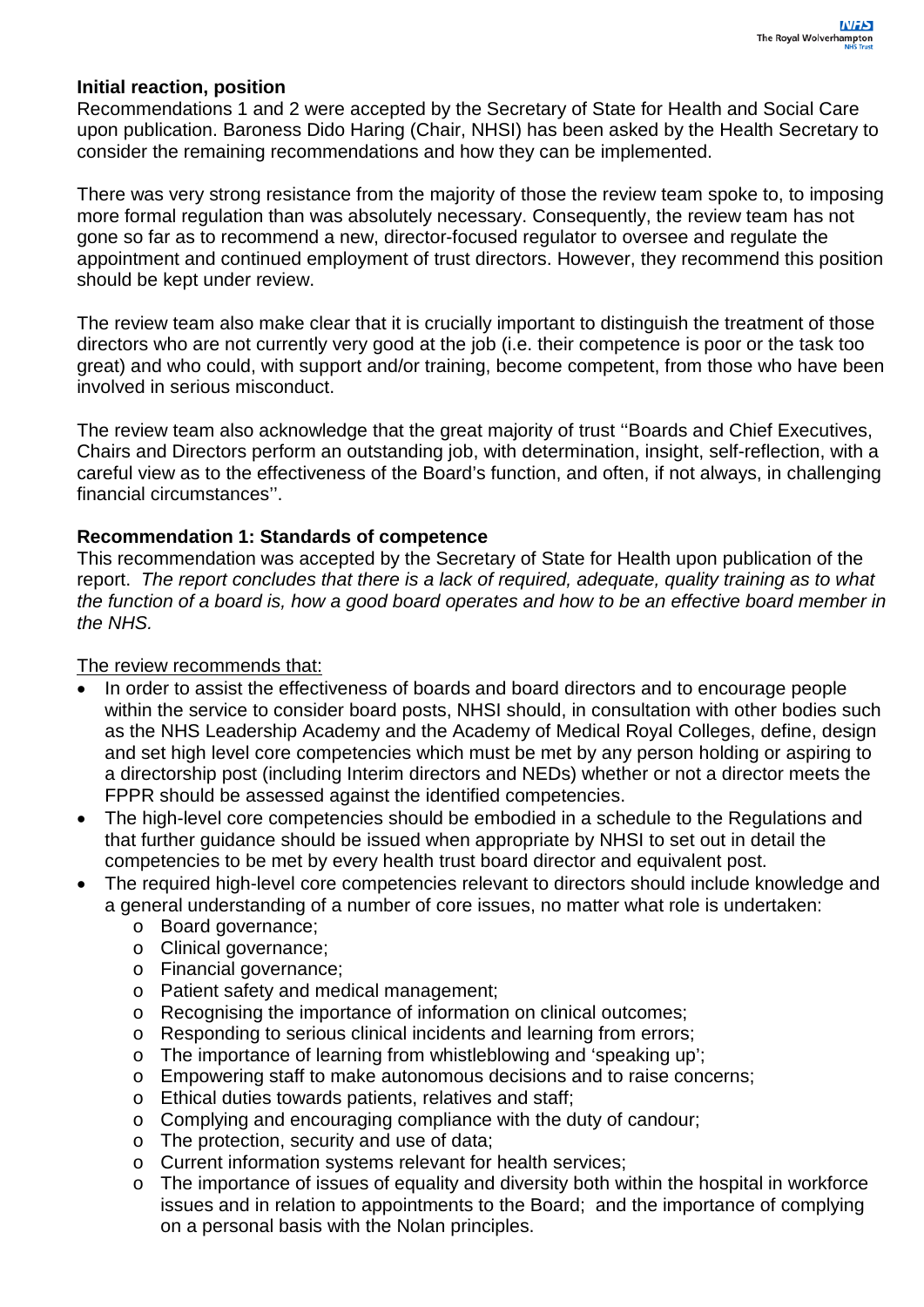- As part of trusts' ongoing responsibility to assess the competency of each member of the board or those applying for a directorship post, trusts should ensure any necessary training is undertaken by board members where gaps in competency have been identified.
- During the 'Well-Led' inspection, CQC should review the evidence, including sampling appraisals in respect of the directors, to ensure that they are currently able to meet the core competencies, have regular appraisals and are up to date with personal development plans.
- This approach should be kept under review with consideration to be given in due course as to whether a more formalised gateway, registration and validation system is necessary to ensure all directors have acquired and demonstrate the necessary core competencies.

### **Recommendation 2: A central database of directors**

This recommendation was accepted by the Secretary of State for Health upon publication of the report.

*The review team believe there is a 'startling' lack of information about the people who manage health trusts at director level'. For example, there is no background information held in relation to board members, no compulsory or comprehensive training at CEO or board level, no accreditation, continuous development scheme or 360-degree appraisal.*

### The review recommends that:

- A body (such as NHSI) (referred to as the 'Central Database Holder') creates and retains a database which will hold information about each director (including NEDs) to be accessible to potential employers, the NHSI and CQC and where necessary the Health Directors Standards Council (see below). This could be held in any part of the NHSI system and stored in a 'NHSI Directors' Database'. Until this can be placed on a statutory footing the consent of each director about whom information is held will be required.
- The database will hold a list of directors and information about each director such as the following: Name; Current employer; Job description of current employment; A full employment history and explanation of gaps(any gaps that are because of any protected characteristic as defined in the Equality Act 2010 would not need to be explained); History of training and development undertaken; Available references from previous employers; All relevant appraisals and 360 reviews; Any upheld disciplinary findings; Any upheld grievance findings; Any upheld whistleblowing complaint; Any upheld finding pursuant to any Trust policies or procedures concerning employee behaviour; Any Employment Tribunal judgment relevant to the director's history; Any settlement agreements relating to work in any health-related service; Criminal convictions; and Whether the director is or has ever been disqualified or disbarred as a director.
- Consideration should be given to ensuring that the information required to be held by trusts for provision to the CQC by reason of the FPPR should mirror the information to be held by the Central Database Holder so as not unnecessarily to add a burden to trusts. The CQC should be given access to the Central Database when appropriate to assist CQC to carry out its function.
- All relevant employers should be required within a reasonable time to provide to the Central Database Holder the information listed above in relation to each person identified as a director (or those holding equivalent positions) and trusts should keep the information provided to the Central Database Holder regularly updated and current
- The CQC should review whether or not trusts have complied with this duty during their 'Well-Led' reviews. We recommend that all relevant employers be required within a reasonable time to identify all those in 'equivalent' directorial positions whom it considers fall within the FPPR test to the Central Database Holder and to the CQC.